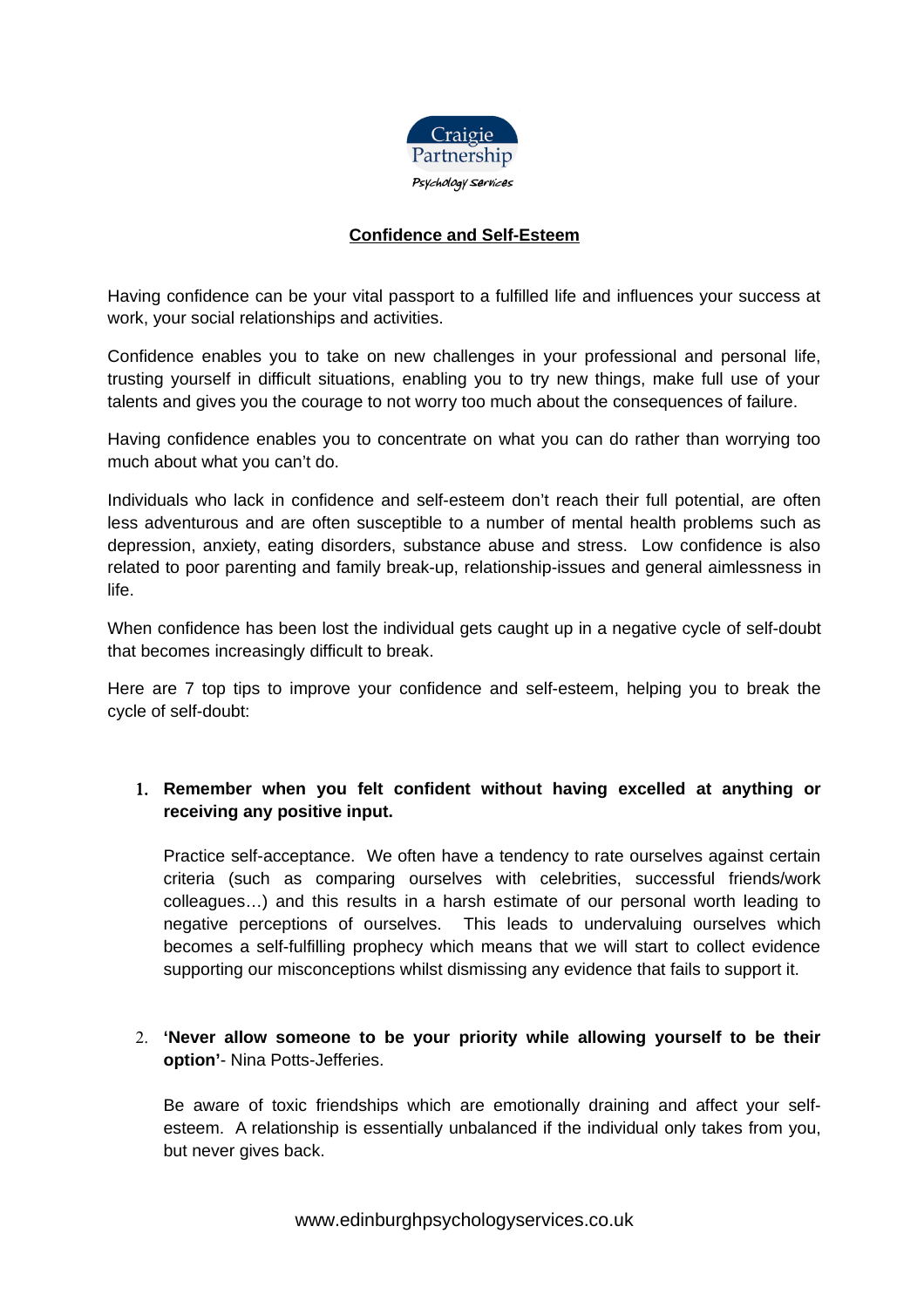

#### 3. **Confident self-talk**

Use language that helps you to feel better and try to avoid phrases that contain 'should', 'must', 'ought', 'supposed to' and their negations. These infer fixed rules which limit your options.

Change your self-talk to 'I want to/don't want to', 'I prefer/prefer not to', I choose/choose not to…' and stop generalising e.g. 'I always..',' I never…',' you always/never...'

Just because you have made a few mistakes does not mean that you are a failure. Someone treating you badly doesn't mean that everyone dislikes you. Become aware of your black and white thinking.

#### 4. **Practise assertiveness**

Not asserting yourself and failing to establishing personal boundaries can have a serious impact on you self-esteem and confidence.

If somebody has been disrespectful towards you, challenge this person immediately. Try to question the person's behaviour/comment. For instance 'Why did you say that I am ….(insult)?' , 'What did you just say?' , 'What do you mean by… .'

Challenging the 'offender' straight away shows that you won't tolerate disrespectful behaviour and this sets the standard of how you would like to be treated by others in the future.

#### 5. **Take a calculated risk and move out of your comfort zone.**

Take action now! The action of confidence comes first, the feelings of confidence come later. The doing it comes before feeling better about yourself. When you move outside your comfort zone (for instance by practising a new skill) your fear will diminish and confidence grows and will continue to do so.

Think of an action you would like to take, what are the benefits of taking the action and what are the risks. What would happen if you wouldn't take any action? Would you have any regrets later on in life?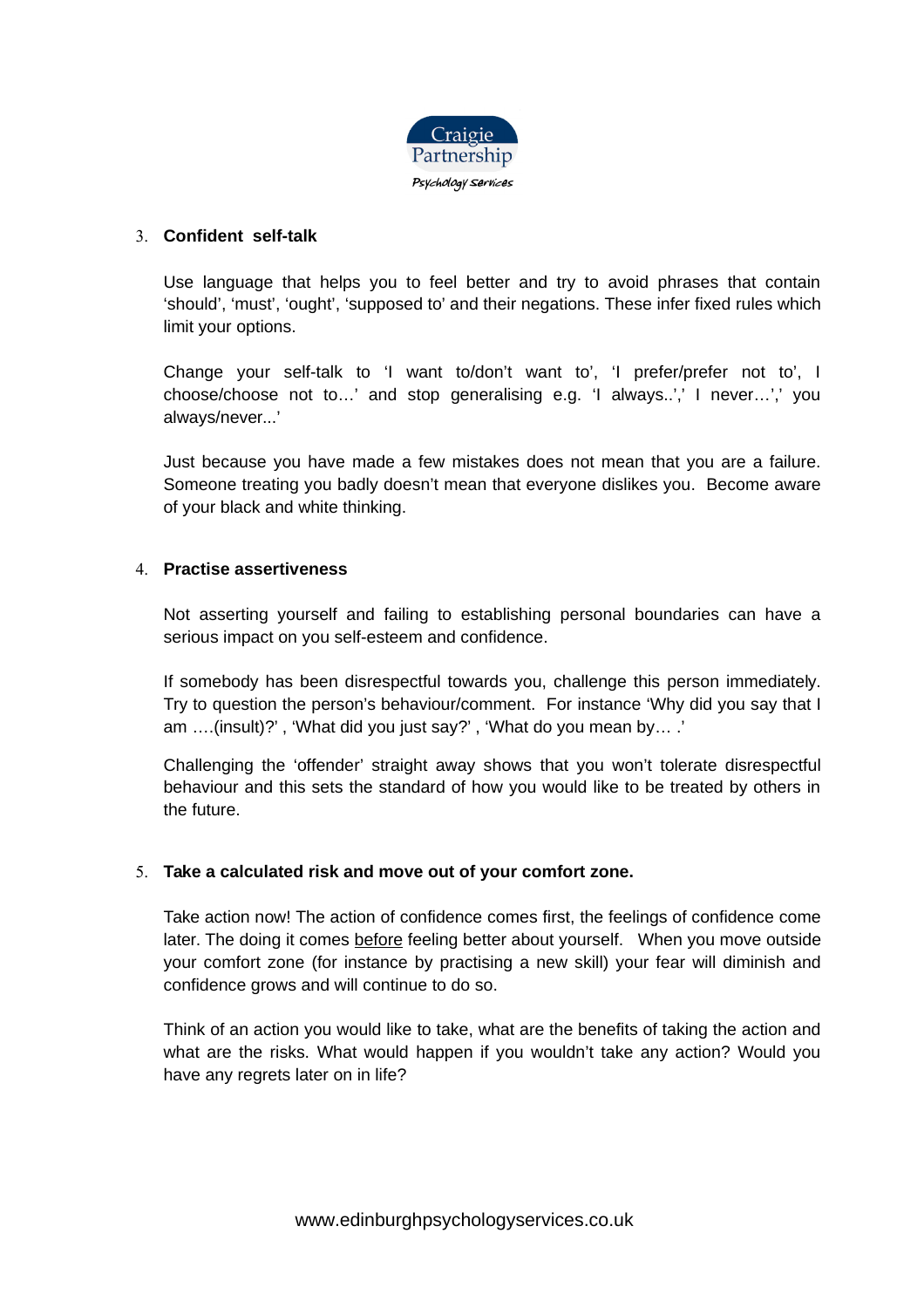

- 6. **Don't be afraid of failure.** Here are some interesting facts:
	- Richard Brandson has many successful ventures but also many failures such as Virgin Cola, Virgin Money, Virgin Vision, Virgin Vodka, Virgin Wine, Virgin Jeans, Virgin Cosmetics and Virgin Cars.
	- Michael Jordan was cut from his High School basketball team because of a 'lack of skill'.
	- Thomas Edison tried more than 9000 experiments before creating the first light bulb.
	- Marylin Monroe was dropped by  $20<sup>th</sup>$  Century Fox one year into her contract because the producer thought that she was 'unattractive and cannot act'.
	- Opera Winfrey lost her job as TV presenter and was told she wasn't fit for television.

Confident and successful individuals have the tendency to perceive their failures as outcomes or results, not failure. More importantly they don't perceive themselves as a failure! The worst response is to see failure as forever determining your future. Treat failure as an opportunity to learn:

- What was the mistake?
- Why did it happen?
- Am I entirely responsible for the failure or did others contribute?
- How could it have been prevented?
- How can I do it better next time?

# 7. **Absorb yourself in whatever you are doing, - the key to peak performance is being totally engaged in the task.**

Do you enjoy playing a musical instrument, paint or practice sports and don't feel selfconscious, don't experience unhelpful self-talk about our performance or distractions, you are focussed and time flies by? Then you are in what psychologists call 'a state of flow'. Being in a flow state not only yields optimum performance, it has other benefits as well, it is pleasurable and fun! Individuals who experience more flow states also experience more confidence, self-esteem, happiness and meaning in life.